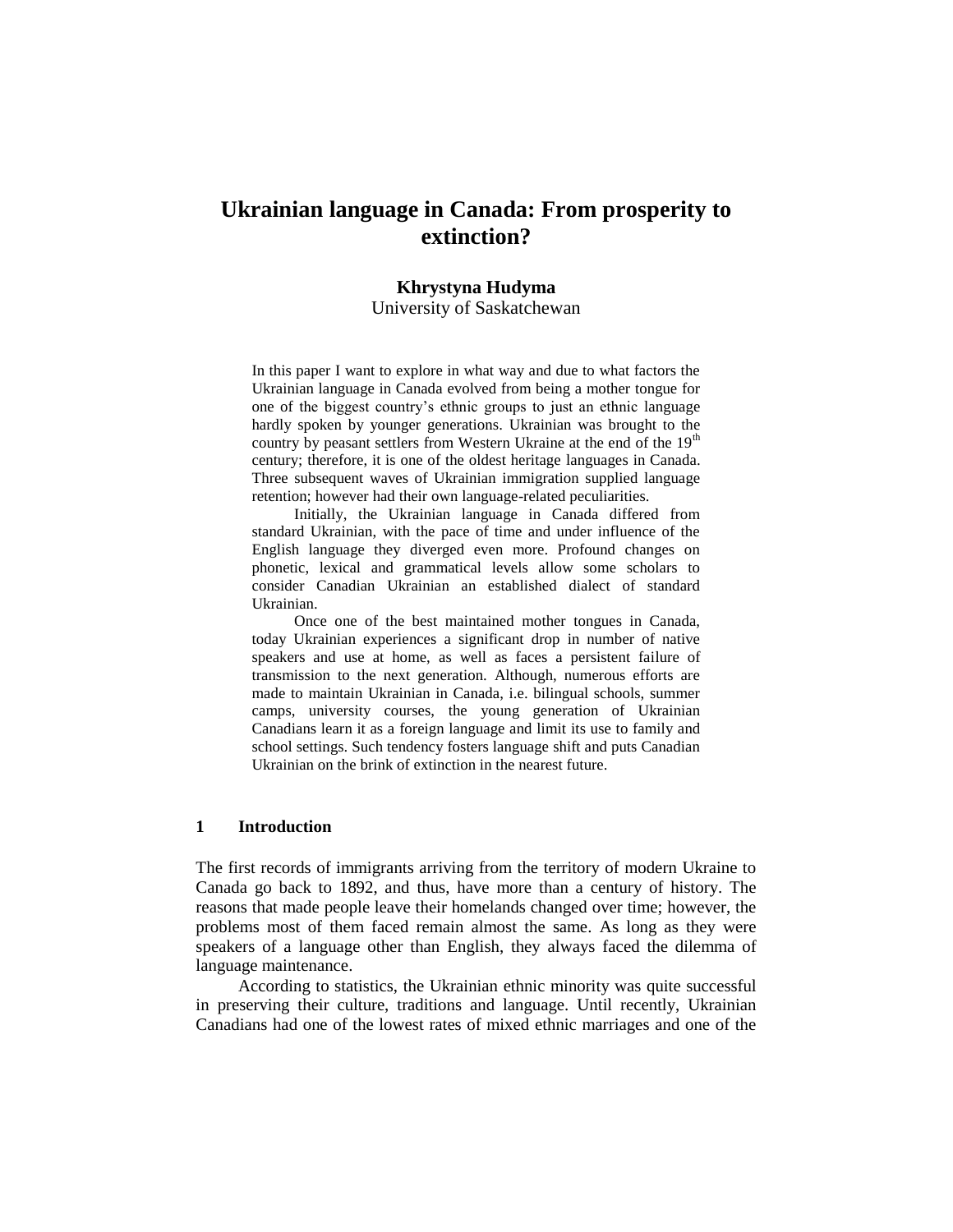highest percentages of mother tongue speakers among the ethnic communities in Canada (Sekirin, 1994; Struk, 2000). However, last decades have shown a rapid decline in native speakers of Ukrainian. According to Danylo Struk (2000), one of the main reasons is that the language has ceased to be an ethnic identifier. Ukrainian dancing, wedding ceremony, and a different calendar have become the main identifiers of Ukrainian ethnicity.

## **2 Historic Background**

In order to better understand changes Ukrainian undergoes in Canada it is important to examine in detail the dynamics and history of Ukrainian immigration to Canada.

More than 300,000 Ukrainians from different regions of Ukraine, of different cultural and educational background have arrived in Canada from 1892 (Swyripa, 1999; Kostyuk, 2007). They immigrated in four different waves, each of which had its own peculiarities.

The first wave of Ukrainian immigration to Canada started in the 1890s and lasted until the beginning of World War I in 1914. Most of the new settlers were illiterate peasants from the western Ukrainian regions of Galicia and Bukovina in the Austro-Hungarian Empire looking for new lands and better economic conditions. Thus, these immigrants concentrated in the parkland belt of the Prairie Provinces – Alberta, Saskatchewan, and Manitoba (Swyripa, 1999; Hryniuk, 1991; Lehr, 1991).

The second wave of immigration occurred during the inter-war years. It brought 68,000 people, primarily peasants from western Ukrainian territories, by then part of Poland and Romania (Swyripa, 1999). The main flow of immigrants continued to come from Bukovina and Galicia. In addition, for the first time, immigrants began to arrive from Volyn, which also became a part of Poland. Most of the immigrants were still farmers, the unskilled and semi-skilled, who were being pushed out of their homeland by the bleak economic and political future which they faced. They still sought land in Canada, but the good homesteads were gone, and they had to choose between free land, which was poor or too far from settlement, or better land at a price. However, the second wave immigration group also included domestic workers, political refugees and members of the Ukrainian army which had been fighting against Poland and the Russian Communists. The pull of non-farm jobs was increasing and more and more new immigrants were drawn to Canadian cities and towns (Martynovych, 1991; Marunchak, 1982).

The third wave lasted for five post-war years, from 1947 to 1952 (Swyripa, 1999). These settlers were mostly displaced persons, many of whom had been taken from homes in Ukraine to work as slave labourers in Germany. When the war ended they did not want to return to their homes because of the Soviet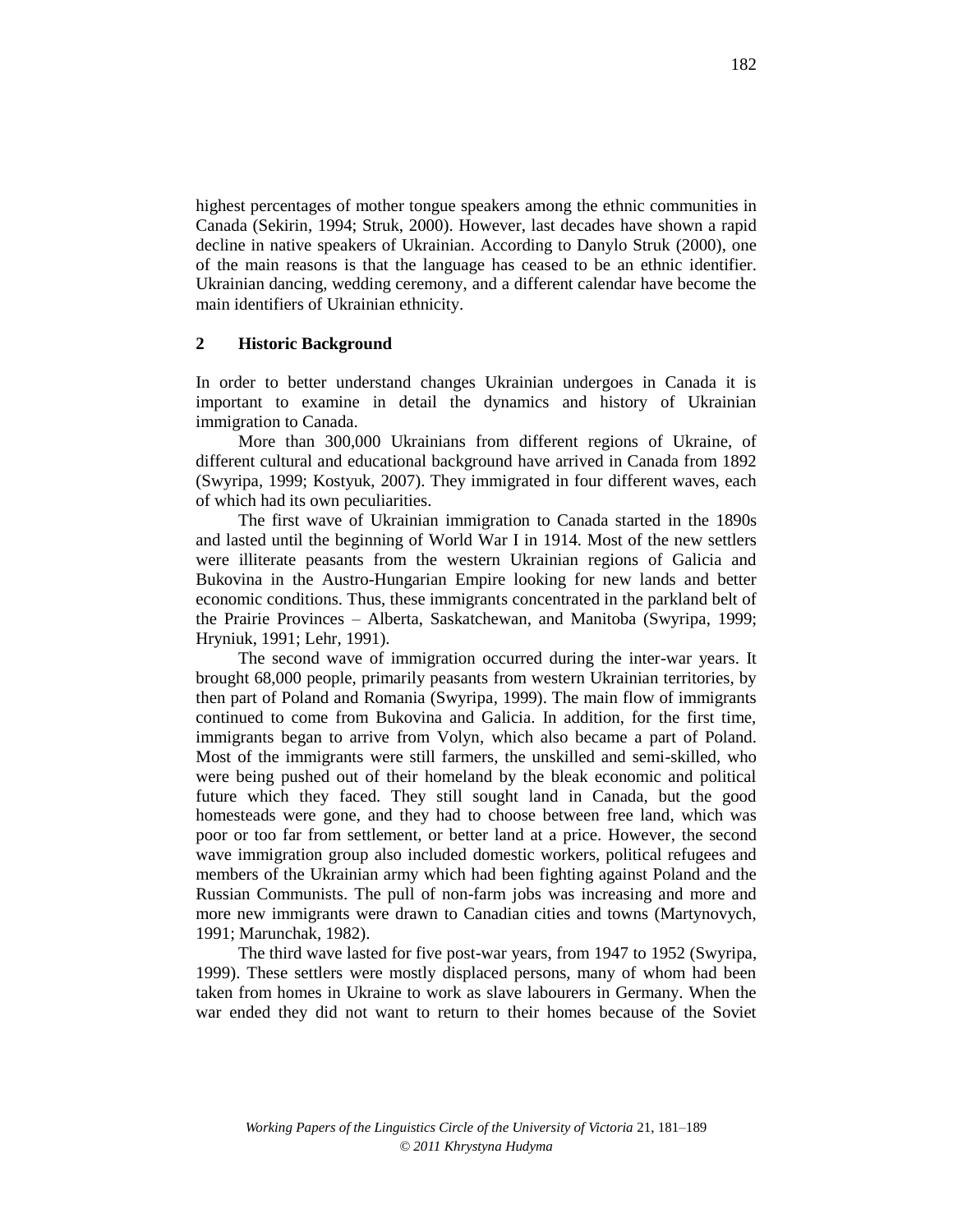takeover of Ukraine. These immigrants included skilled workers, professionals, scientists and musicians. For the most part they tended to settle in the urban centres (Marunchak, 1982).

The fourth wave of Ukrainian immigration to Canada has started after the collapse of the Soviet Union. This group consists of qualified professionals who settled for the most part in big cities of Eastern Canada (Kostyuk, 2007). In comparison to the first three waves, this group has thus far been the smallest numerically. Furthermore, while immigrants from the first three waves tended to settle in homogeneous clusters, both urban and rural, the latest Ukrainian newcomers to Canada choose predominantly to live in urban centres. These factors facilitate losing their ethnic identity in general and rapid language shift in particular (Holmes, 1992).

## **3 Statistical Data Regarding Present State of Ukrainian in Canada**

Canada 2006 Census shows that there were an estimated 1,209,085 persons of Ukrainian origin (3,9% of population) residing in Canada (mainly Canadian-born citizens), making them Canada's ninth largest ethnic group, and giving Canada the world's third-largest Ukrainian population behind Ukraine itself and Russia. However, the number of Ukrainian speaking population is much lower. In 2001, there were about 147,400 speakers of Ukrainian in Canada. Provincially, the largest Ukrainian speaking population resides in Ontario (about 48,620). Ukrainophones there, however, are a small percentage of the population, while on the Prairies the percentage is much higher (Alberta  $-1.15\%$ , Manitoba – 2.4%, Saskatchewan – 2.04%). Very few Ukrainian speakers are present in both Atlantic and Northern Canada. Even more troubling is the "rate of language shift" indicator (i.e., the rate at which a person switches from using the mother tongue to using the majority language). Ukrainian has the rate of 76.5%, exceeded only by Dutch (87.2%). Germans (71.2%), Italians (50.6%), Poles (37.9%) and all the other nationalities have a smaller rate with Chinese at 15.5% being the lowest (Struk, 2000).

According to statistics, from 1961 to 2006 the Ukrainian language in Canada experienced a rapid decline in native speakers (from 361,496 in 1961 to 134,505 in 2006). In terms of routine family use at home, Ukrainian is also marginal, although there are some recent developments. According to Canada 1996 Census, 49,985 individuals identified Ukrainian as the language used routinely at home, whereas in 2001 the number soared to 67,665, however declining more than by half in 2006. The reason for such rapid growth might be in the fact that at the turn of the  $21<sup>st</sup>$  Century mass immigration from Ukraine gathered pace, thereby facilitating the increase in numbers of individuals using Ukrainian language at home. A sharp decrease might be explained by the fact that Ukrainian newcomers tend to settle in big urban areas and are more inclined

183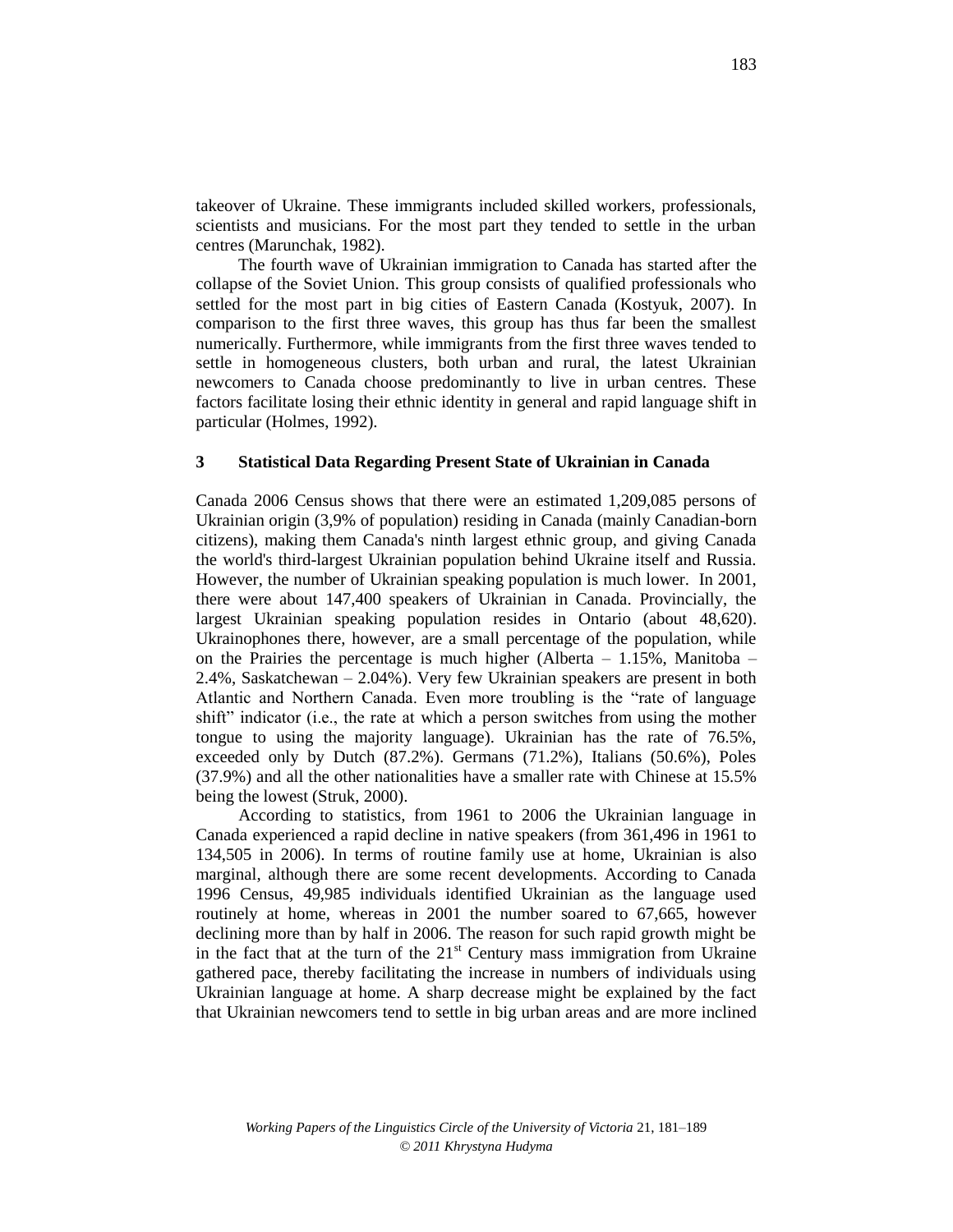to assimilate, and, therefore, the process of language shift may be completed even within one generation. Another factor contributing to the decline of Ukrainian language use at home is the fact that the last post-war wave of Ukrainianspeaking immigrants has largely disappeared as a significant statistical category, whereas their children and grandchildren show no interest in retaining the heritage language (Sekirin, 1994). Thus, over the last twenty years, the number of young people speaking Ukrainian has decreased dramatically. For instance, among young generation of Canadian Ukrainians, between the ages of 15 and 20 years, only 20% wish to maintain their mother tongue, and 78% prefer to speak English or French (Pendakur, 1990). Among the Ukrainian youth, only 13% in Montreal and 17% in Toronto wish Ukrainian to be their home language (Sekirin, 1994).

This decrease can be explained by the fact that now fourth and fifthgeneration Ukrainians have developed in Canada. These young people do not have a strong commitment to the Ukrainian language. Furthermore, the percentage of young Ukrainians who are ready to create a mixed ethnic couple rose from 17% to 73% over the last 30 years. Moreover, only one-fourth of Ukrainian mothers in Canada pass on their mother tongue to their children (Kralt, 1991). Ukrainians born in Canada are, slowly and surely, coming to think and feel like Canadians (Sekirin, 1994).

## **4 Differences between standard Ukrainian and Canadian Ukrainian**

The speakers of a minority language are always facing the influence of a dominant one, and a shift towards the majority language often happens within 3 generations (Fishman, 1989). The Ukrainian minority has so far resisted full assimilation into Canadian society. Nevertheless, the influence of English and of other social factors on the Ukrainian community has caused language change (Sekirin, 1994). However, it is worth noticing that Ukrainian brought to Canada was not standard Ukrainian, and then the mainland and Canadian varieties diverged even further. The main differences between Standard Ukrainian and Canadian Ukrainian are the following:

- 1. Canadian Ukrainian evolved from south-western dialect of standard Ukrainian. Therefore, it has many Polish, German, and Romanian loanwords.
- 2. Canadian Ukrainian has considerably fewer Russian borrowings, when compared to standard Ukrainian.
- 3. Canadian Ukrainian has experienced strong influence of other languages used in Canada, especially of English.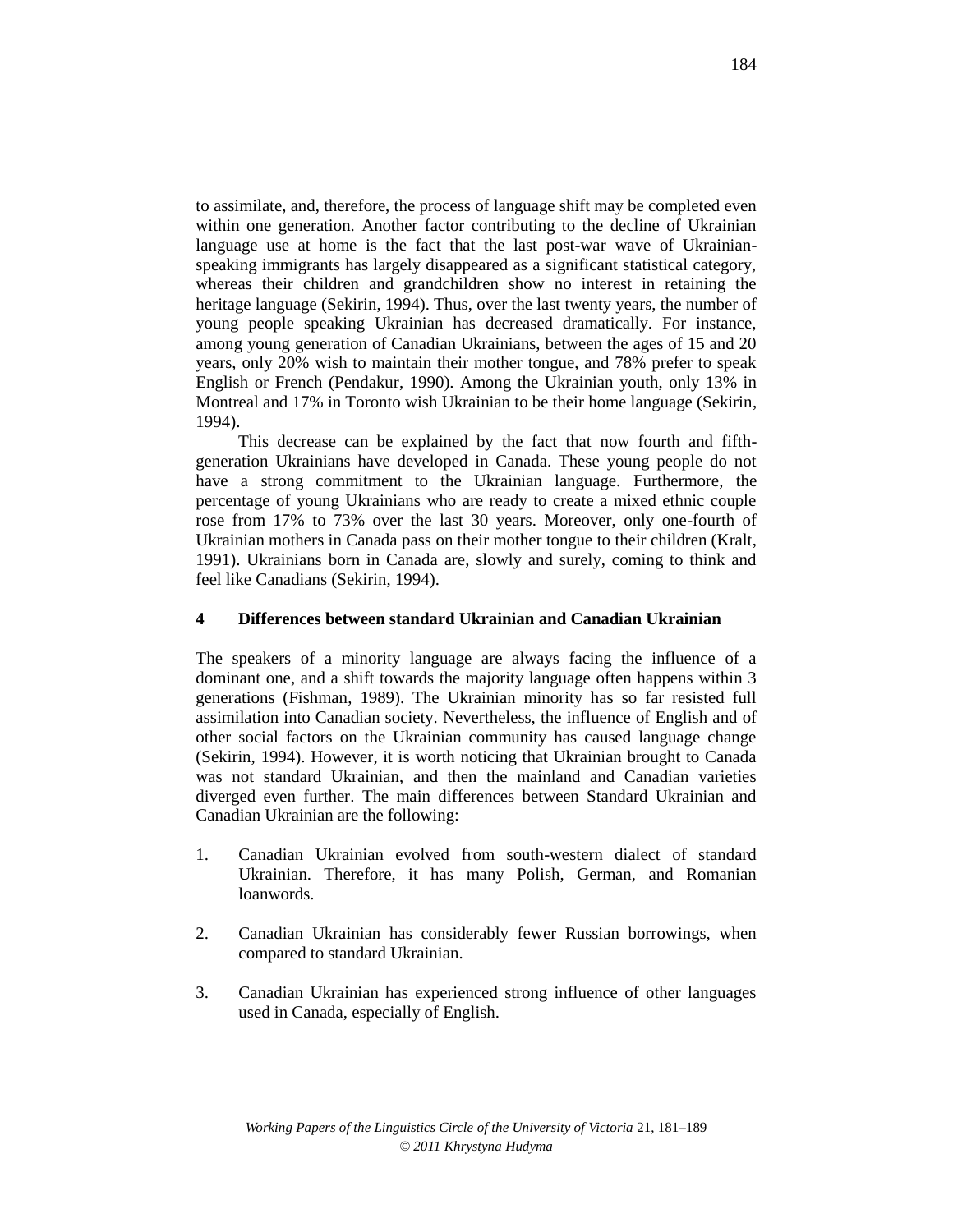Interference of the English language can be observed on different levels, namely on phonetic, lexical and syntactic.

Phonetic level of the Ukrainian language in Canada indicates a strong influence of the English phonetic system. Thus, several considerable changes can be singled out:

- 1. Ukrainian fricative glottal  $/\frac{h}{\langle \zeta \rangle}$  is usually substituted by  $/\frac{h}{\langle \zeta \rangle}$ .
- 2. Both Ukrainian dental /l/ and /l<sup>j</sup>/ became English alveolar /l/.
- 3. Ukrainian dental plosives /d/, /t/ became corresponding English alveolar plosives.
- 4. Diphthongization of Ukrainian vowels.

Changes on the lexical level came to existence from the earliest years of Ukrainian settlement in Canada. Characteristic usage of English words but in Ukrainian manner gave name to the jargon of new immigrants. It was called Ukish, once a popular mixture of both Ukrainian and English languages, which gradually lost its significance, and is barely used today. Ukish was born to the fact that when the first Ukrainians came to Canada in the late  $19<sup>th</sup>$  century they found themselves in a strange land with many elements of daily life which did not correspond to, or were different from what they knew (Struk 2000), therefore they borrowed English equivalents for naming different objects, but accommodated them into the rules of Ukrainian grammar. Thus, for example, all English borrowed nouns acquired the category of gender with corresponding gender-marking affixes (Sekirin 1994); they (nouns) were also changed according to number and case.

In 1965, Alexander Royick collected samples of classical Ukish in Alberta. As the selected examples from his work show English intrusions were absorbed into the Ukrainian language and acclimatized there (Rojick, 1965): Box -> [baksynky; baksy], Exibition -> [atsybyshyn], Pie -> [paja], Buns -> [bansy], Cookies  $\rightarrow$  [kukisy], Train  $\rightarrow$  [tryna], Fight (v)  $\rightarrow$  [fajtuvatysja], Drive (v)  $\rightarrow$ [drajvuvaty], Farm  $(v)$  -> [farmaruvaty].

Although one can still hear this type of classical Ukish, it is becoming rare. As any living language Ukrainian in Canada is undergoing constant changes. Contemporary language, for instance, does not readily adopt English words into Ukrainian but brings lexical items in their English form (Struk, 2000):

Ja dav tobi ti samples (instead of "sempli")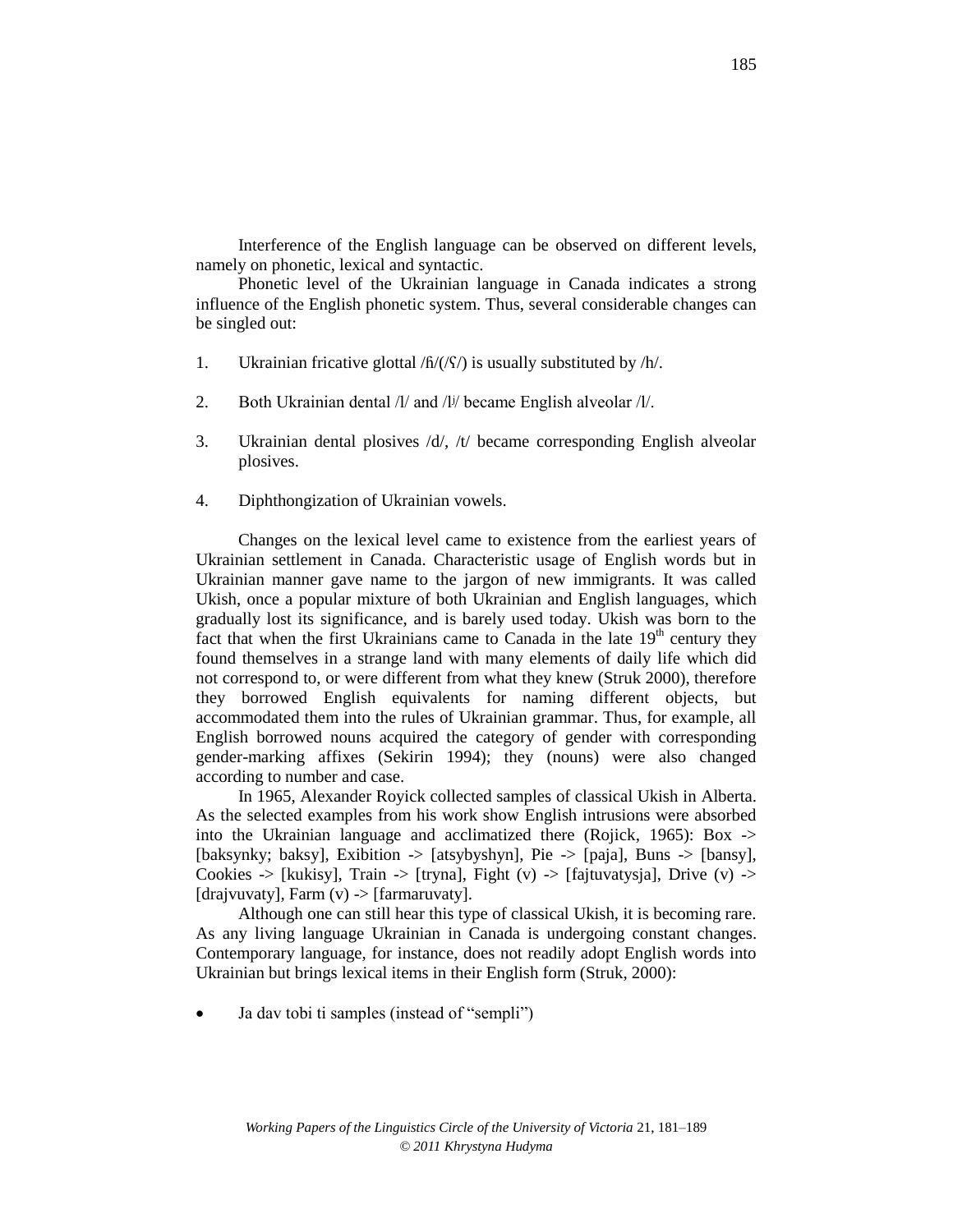Os' mij file (instead of "mij fail'" or "moja fajlja")

Changes on the lexical level of the Ukrainian language in Canada have also affected the category of naming. First Ukrainian settlers felt very uncomfortable with their Slavic names and surnames which gave away their foreignness and, therefore, tried to make them sound more like Anglo-Saxon ones. Several peculiarities in first name changing might be observed:

- Adopting English variants of Ukrainian Christian names (Ivan > John, Olena > Helen), or the closest sounding English names (Vasyl > William (not Basil))
- Translating of Ukrainian names into English (Slava  $>$  Glory, Liubov  $>$ Love,  $Vira > Faith$ )
- Diminutives become standard variants both of Ukrainian and English names (Nadia < Nadija, Olia < Olja, Mike < Michael).

Some Ukrainians also tried to modify their surnames for a better fit into the English system. They either completely changed the surname (full assimilation), e.g. Khlibetskyi > Chilleyback; Shchur > Stewart, Borshch > Kennedy) or deleted one or several syllables, so that a surname would resemble English (partial assimilation). Partial assimilation occurred in different parts of the word (Zhluktenko 1990):

- $\bullet$  Initial (Smerechanskyi > Chanski)
- $\bullet$  Final (Bezkorovajnyi > Besko)
- Elimination of the middle part (Vavryniuk  $>$  Warnuk)

Interference of English on the syntactic level is also quite common. Speakers of Ukrainian usually copy English syntactic structures and fill them with Ukrainian words:

- Ja maju velyku pryjemnist … (Canadian Ukrainian) I have a great pleasure…. vs.
- Meni duzhe pryjemno … (Standard Ukrainian)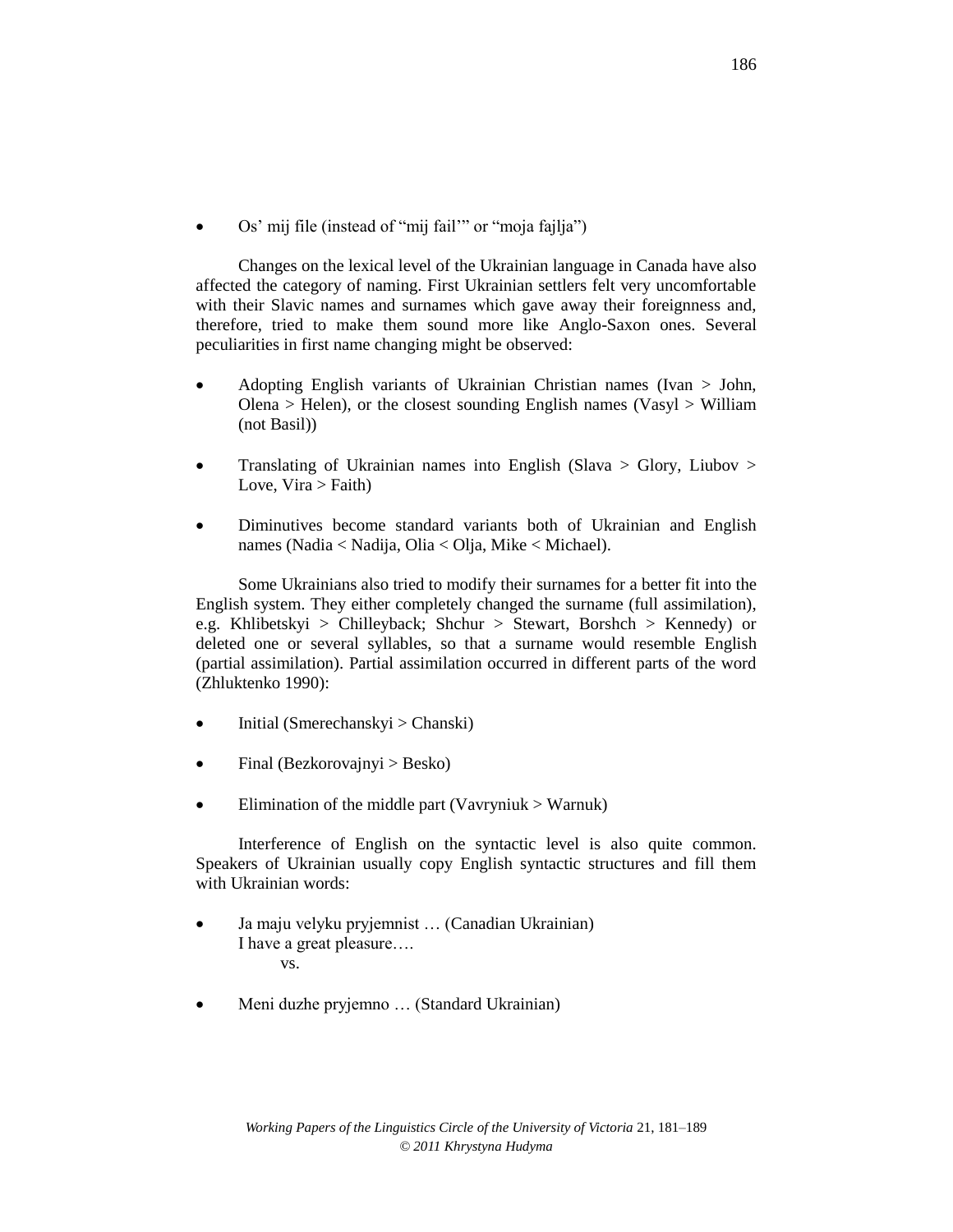- Ja duzhe vdovolena z mojim prizvyshchem. (Canadian Ukrainian) I am very satisfied with my last name. vs.
- Ja duzhe vdovolena svojim prizvyshchem. (Standard Ukrainian)

However, there is also a reverse process of Ukrainian language influencing English of Canadian Ukrainians, especially on the lexical level. Intrusion of Ukrainian words into English usually occurs when words relate to things particularly Ukrainian (Struk, 2000):

- I haven't seen you at zabava (*reception*) last night.
- How was the Malanka (*Ukrainian folk holiday*)?
- Our baba (*grandma*) is visiting us for Christmas.

Given the linguistic differences on phonetic, lexical and syntactic level between standard Ukrainian spoken in Ukraine and Ukrainian spoken in Canada, some scholars consider the latter to be an established dialect of the former (Zhluktenko, 1990).

### **5 Conclusion**

Most of the Ukrainian diasporal history is linked with various attempts at language preservation – numerous bilingual schools of then and now, Saturday/Sunday schools, the persistent insistence of the community that knowing the language is of great importance. Despite the preoccupation with language retention there seems to have been and still is an enormous amount of confusion as to the desired result of language maintenance: was it to be an active skill, i.e., to be in daily and constant use, or was it to be just a "symbol of ethnic identity"? Therefore, having preserved its communicative role for more than a century Ukrainian language in Canada changed functionally (Struk 2000, Zhluktenko 1990). Iraida Gerus-Tarnavetska (1984) noticed that for the majority of modern Ukrainian Canadians Ukrainian is not their mother tongue, but a foreign language, which is used on rare occasions. Studies have shown that where there is no home and school use of the language, all that can be learned of a language is useful only for group identification and such minimal knowledge is not only insufficient for active use but might not even survive transmission to the next generation (Struk 2000). Therefore, the present state of Ukrainian language indicates that within 100 years it went through a transition from being a "mother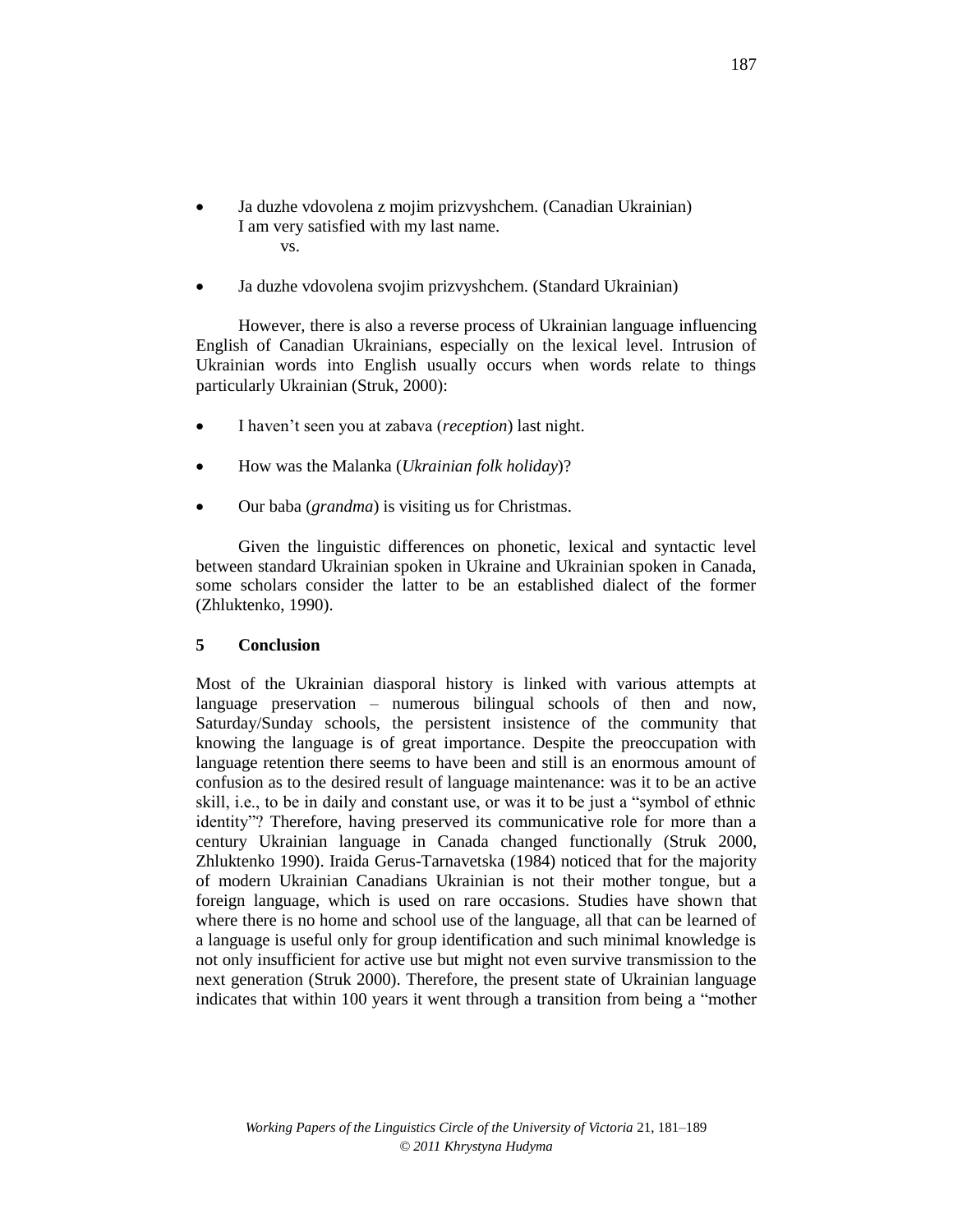tongue" for Canadian Ukrainians to becoming a "heritage language" barely spoken by a young generation and now is seriously endangered.

#### **References**

- Fishman, J. (1989). *Language and ethnicity in minority sociolinguistic perspective*, Clevedon, Avon, England, Philadelphia: Multilingual Matters.
- Gerus-Tarnavetska, I. (1984). *The Canadization of the Ukrainian Language,* New Soil and Old Roots. Ukrainian Experience in Canada, Winnipeg: University of Manitoba press.
- Holmes, J. (1992). *Introduction to Sociolinguistics (Learning about Language)*, London and New York: Longman.
- Hryniuk, S. (1991). *'Sifton Pets': Who Were They?*, Canada's Ukrainians: Negotiating an Identity, ed. by Stella Hryniuk and Liubomyr Luciuk, University of Toronto Press.
- Kostyuk, S. (2007). *Canada and Saskatchewan through their Eyes: Survey of Recent immigrants from Ukraine*. Analytical Report, Sergius Press: Kyiv – Saskatoon.
- Kralt, J. (1991). *Ethnicity, Immigration and Language Transfer*, Ottawa, Department of Multiculturalism and Citizenship.
- Lehr, J. (1991)*. Peopling the Prairies with Ukrainians*, Canada's Ukrainians: Negotiating an Identity, ed. by Stella Hryniuk and Liubomyr Luciuk, University of Toronto Press.
- Martynowych, O. (1991). *Ukrainians in Canada: The Formative Period, 1891- 1924*. Edmonton: Canadian Institute of Ukrainian Studies Press.
- Marunchak, M. (1982). *The Ukrainian Canadians: a history*, 2nd ed., Winnipeg and Ottawa.
- Pendakur, R. (1990). *Speaking in Tongues: Heritage Language Maintenance and Transfer in Canada*, Ottawa: Policy and Research, Multiculturalism Sector.
- Royik, A. (1965). *Lexical Borrowings in Alberta Ukrainian*, University of Alberta Press.
- Sekirin, P. (1994). *Endangered Dialect: Sociolinguistic Study of the Ukrainian Language in Canada*, Sociolinguistic Studies and Language Planning, Proceedings of the XVIth annual meeting of the Atlantic provinces linguistic association.
- Struk, D. (2000). *Between Ukish and Oblivion: The Ukrainian Language in Canada Today*. // www.utoronto.ca/elul/Struk-mem/Works/Between-Ukish.pdf, retrieved on Febr uary 10, 2011.